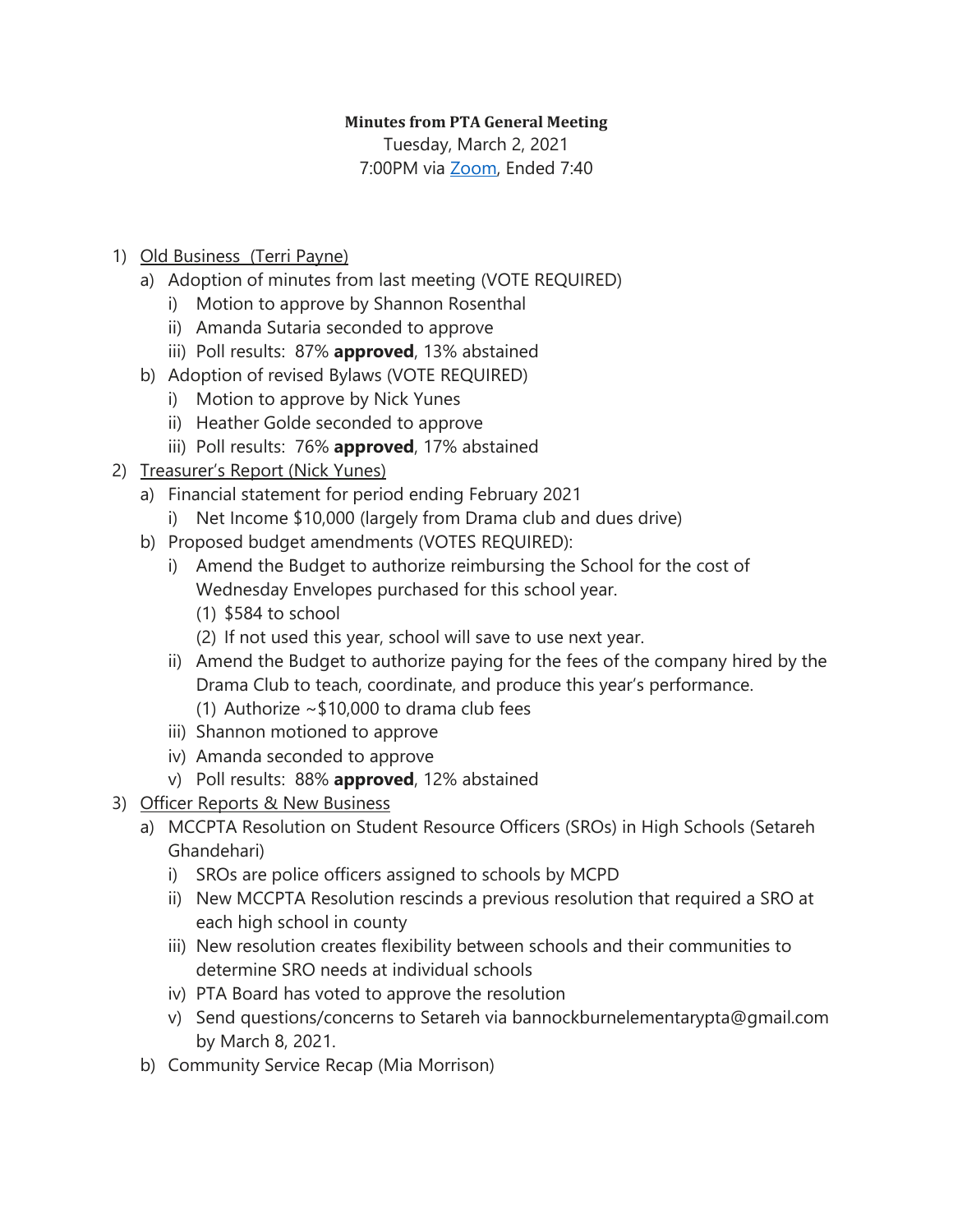- i) Valentines Card project was very successful! 400 cards made and delivered to assisted living facilities locally. Also delivered girl scout cookies and valentines to Glen Echo and Bannockburn elderly residents. Great work!
- c) Fundraising Campaign (Terri Payne)
	- i) 5<sup>th</sup> grade spirit wear
		- (1) Custom Ink clothing, very popular
		- (2) Available again starting on Sunday March 7.
		- (3) Benefits 5<sup>th</sup> graders
		- (4) Website: [BANNOCKBURN STRONG IS BACK Custom Ink Fundraising](https://www.customink.com/fundraising/bes-strong-fundraiser)
	- ii) Media Center fundraiser
		- (1) To replace other normal in-person fundraisers
		- (2) Need to raise \$30,000-\$50,000 to purchase furnishings for library, music, art rooms
		- (3) Recommend donating \$1 to lower wealth MCPS schools for every \$3 you donate to the campaign (details on the GiveButter campaign site).
		- (4) www.Givebutter.com/bespta
		- (5) Running from now through early May
- d) Nominating Committee for 2021-2022 (Terri Payne)
	- i) Would like to get nominating committee from variety of grades (five nominating committee members)
	- ii) Need to put together the committee soon, who will then find nominees for the Board positions
	- iii) Will vote for nominees at general meeting election in May
- 4) PTA Engagement on School Reopening (Terri Payne)
	- a) Classroom supply purchases
		- i) Air cleaning machines have been purchased for all classrooms, and some fans have been purchased as well.
		- ii) Have also bought teachers some extra classroom supplies
		- iii) Supply funds are remaining from allocated funds, so teachers can use to supplement classroom as well.
	- b) Checklists for parents
		- i) Have been providing checklists so that parents can consult as they transition kids back to new in-school/virtual model. Feedback has been very positive!
	- c) Guidance to Room Parents + Treasurers
		- i) Kudos to room parents for doing so much more this year than in a normal year!
		- ii) Working on new class lists
		- iii) Organizing teacher-specific Amazon Wishlists (1) May see if Administration can facilitate teachers sharing lists and ideas?
		- iv) Melissa Waite organizing class photos from Zoom images  $\odot$  Will be getting parents to sign waivers.
		- v) Safe, socially-distanced end of year parties are being considered